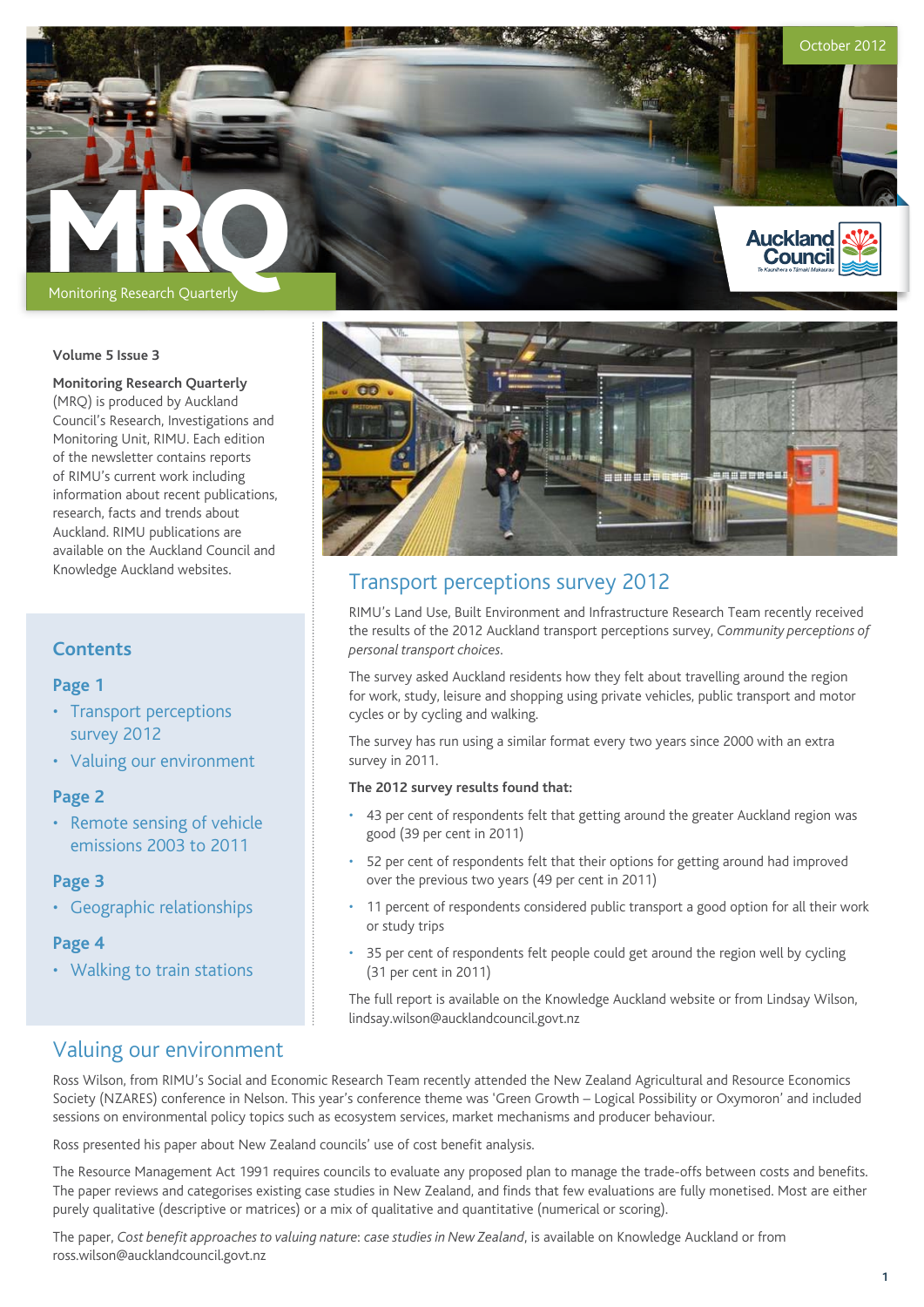

# Remote sensing of vehicle emissions 2003 to 2011

In 2006, vehicles contributed 40 to 86 per cent of the total air pollutant emissions in the Auckland region. The resulting cost of these emissions, such as increased mortality and hospital stays, is approximately \$465.7 million each year.

In theory, as new vehicles replace older ones and as fuel gets progressively cleaner, the amount of pollutants discharged per vehicle should reduce. However, changes in the fleet profile and increases in distance travelled can offset these reductions. This means motor vehicles remain a significant source of Auckland's air pollution.

To understand how motor vehicle emissions affect Auckland's air quality, NIWA conducted remote sensing of vehicle emissions from the light duty vehicle fleet in 2003, 2005, 2009 and 2011.

#### **A recent report summarising these monitoring campaigns found that:**

- the monitored vehicle fleet has aged progressively in each monitoring campaign since 2003, with the petrol fleet ageing more rapidly than the diesel fleet
- the average age of the Japanese used vehicles is now nearly twice the average age of the New Zealand new vehicles in the monitored vehicle fleet
- petrol vehicles demonstrated increased emissions with odometer readings. There was little evidence of emissions increasing with odometer readings in diesel vehicles
- the difference between the mean and median light vehicle fleet emissions for most pollutants has increased, suggesting the effect of gross emitting vehicles is increasing
- introducing improved emissions standards has significantly reduced mean emissions of carbon monoxide (CO), hydrocarbons, nitric oxide (NO) and uvSmoke (an indicator of particulate matter) for petrol vehicles. The trends are less conclusive for diesel vehicles but show a slight reduction in CO and uvSmoke as emissions standards improve
- the 2009 campaign suggested that average NO emissions were plateauing after 2005. The 2011 campaign confirmed that NO emissions per vehicle have plateaued.

Overall, mean emissions, after improving from 2003 to 2009 have now plateaued. This is likely due to older vehicles remaining in the fleet, not being replaced quickly enough and suggests that accelerated vehicle scrapping programmes may be worth revisiting. In addition, the impact of gross emitters has increased significantly, suggesting the need for more comprehensive emissions testing at warrant of fitness inspections.

Despite increasingly tighter vehicle emissions requirements, current standards are not delivering the expected improvements in actual emissions. Understanding how the overall fleet emissions are changing over time is critical in determining if policies and practices will provide the desired air quality outcomes for the region.

The emissions study report by NIWA for Auckland Council is published as an Auckland Council technical report, TR2012/032: Kuschel, G., Bluett, J and Unwin, M. *Trends in light duty vehicle emissions 2003 to 2011.*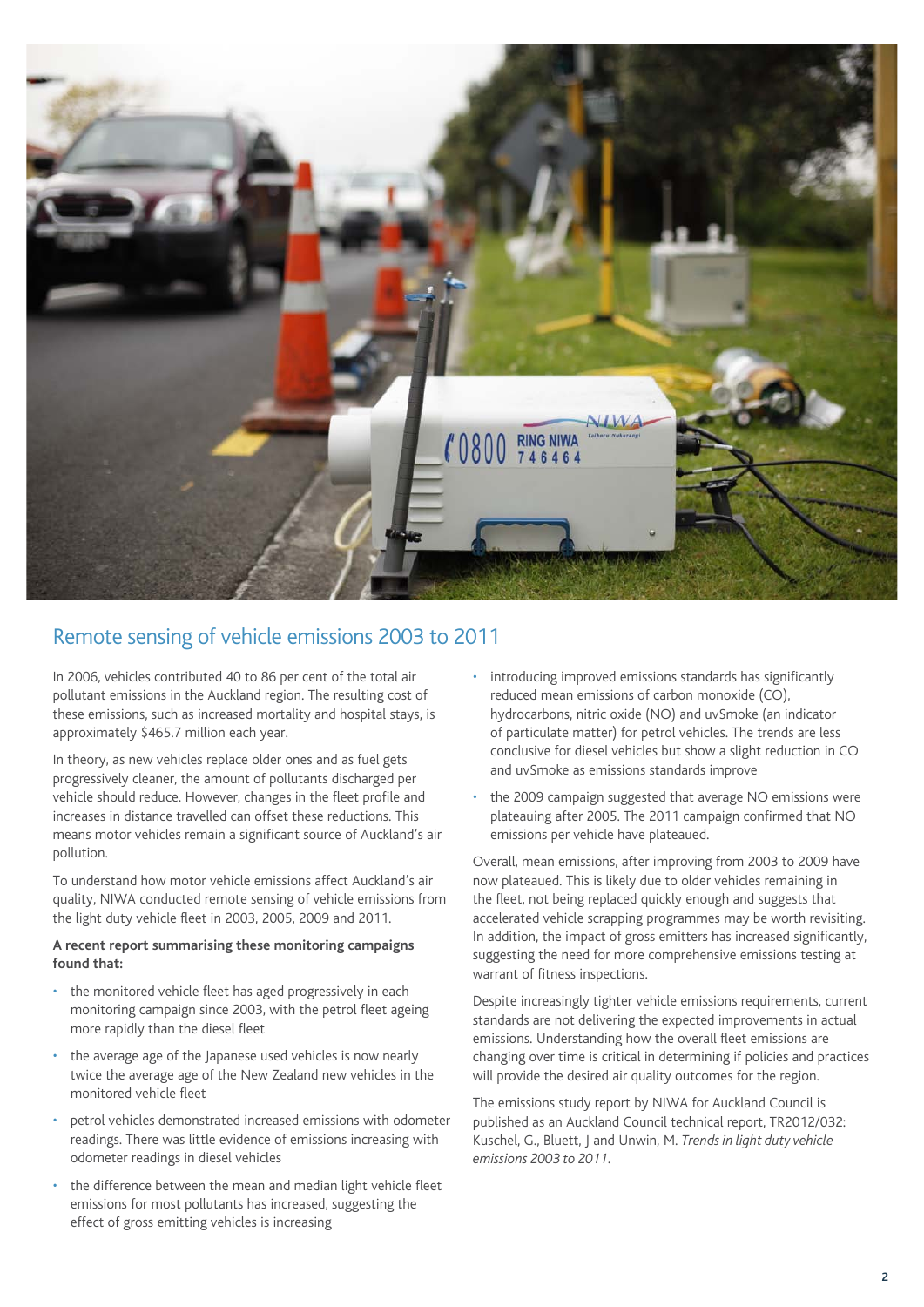# Geographic relationships between households and retail or service centres in Auckland

A study is currently being undertaken by RIMU to investigate the geographic location of retail stores in Auckland and their effect on households' travel and time efficiency.

The retail sector is a major driver of urban form (the spatial layout and structure of different land uses within the region) and how the region expands geographically.

Urban form changes because of complex spatial interrelationships that occur between household demand and retail supply across the urban economy. Therefore it is important that smart growth and centres-focused planning considers the wider urban spatial economy and the role of local areas within it.

The first stage of research from RIMU's spatial efficiency in land use planning project investigates these spatial relationships in Auckland's urban structure. The project aims to develop evidence on the impacts of different urban structures and forms. Spatial efficiency – that is, the ease and efficiency of interaction to meet household and business needs across the city – is the focus of the project.

Understanding the role of the household sector across different centres and areas is relevant to determining the impact of different urban forms on households' spatial efficiency, and the effective management of retail is important to achieving the Auckland Plan land use strategies.

The research identifies a detailed picture of how households meet their needs within the current urban structure, where needs are met across a range of different centres and centre types. Data about the spending transactions of people in 2700 residential neighbourhoods, shopping at 100 Auckland retail or service centres was analysed. Also, the spatial role and extent of centres was quantified, an important input to calculating travel and time efficiency for households.

#### **The research found that:**

- Auckland has an intricate urban structure driven by complex spatial patterns of household demand and retail supply
- patterns of demand and supply differ geographically due to household characteristics, retail specialisation and the relationships of local areas to the wider Auckland spatial economy
- minor urban centres had the smallest geographical catchments, with 80 per cent of their spend occurring within eight kilometres
- distance effects were largest for rural/satellite centres, with 80 per cent of spend from households within 26 kilometres
- variations occur within centre types and between different spend categories
- food and liquor spend was most highly localised
- • medical services had the greatest distance effect.

The full report, *Understanding the geographic relationships between households and retail/service centres across Auckland's urban structure*, and an executive summary are available on Knowledge Auckland or from Susan Fairgray, susan.fairgray@aucklandcouncil.govt.nz

# **Geographical origin of Auckland household spend in Torbay, 2011**



**Road network distance (km) containing cumulative shares of Auckland household spend, 2011**

| Centre/area type   | 50% | 60% | 80% | 90% |
|--------------------|-----|-----|-----|-----|
| City centre        | 9   | 11  | 16  | 23  |
| City centre fringe | 6   | 8   | 14  | 21  |
| Major urban        | 4   | 5   | 11  | 20  |
| Minor urban        | 3   | 4   | 8   | 17  |
| Non-centre         | 7   | 8   | 13  | 22  |
| Rural/satallite    | 10  | 14  | 26  | 56  |
| Sub-regional       | 6   | 8   | 13  | 21  |
| Survey total       | 5   |     | 13  | 22  |

Date source: Marketview Ltd and Auckland road network marix